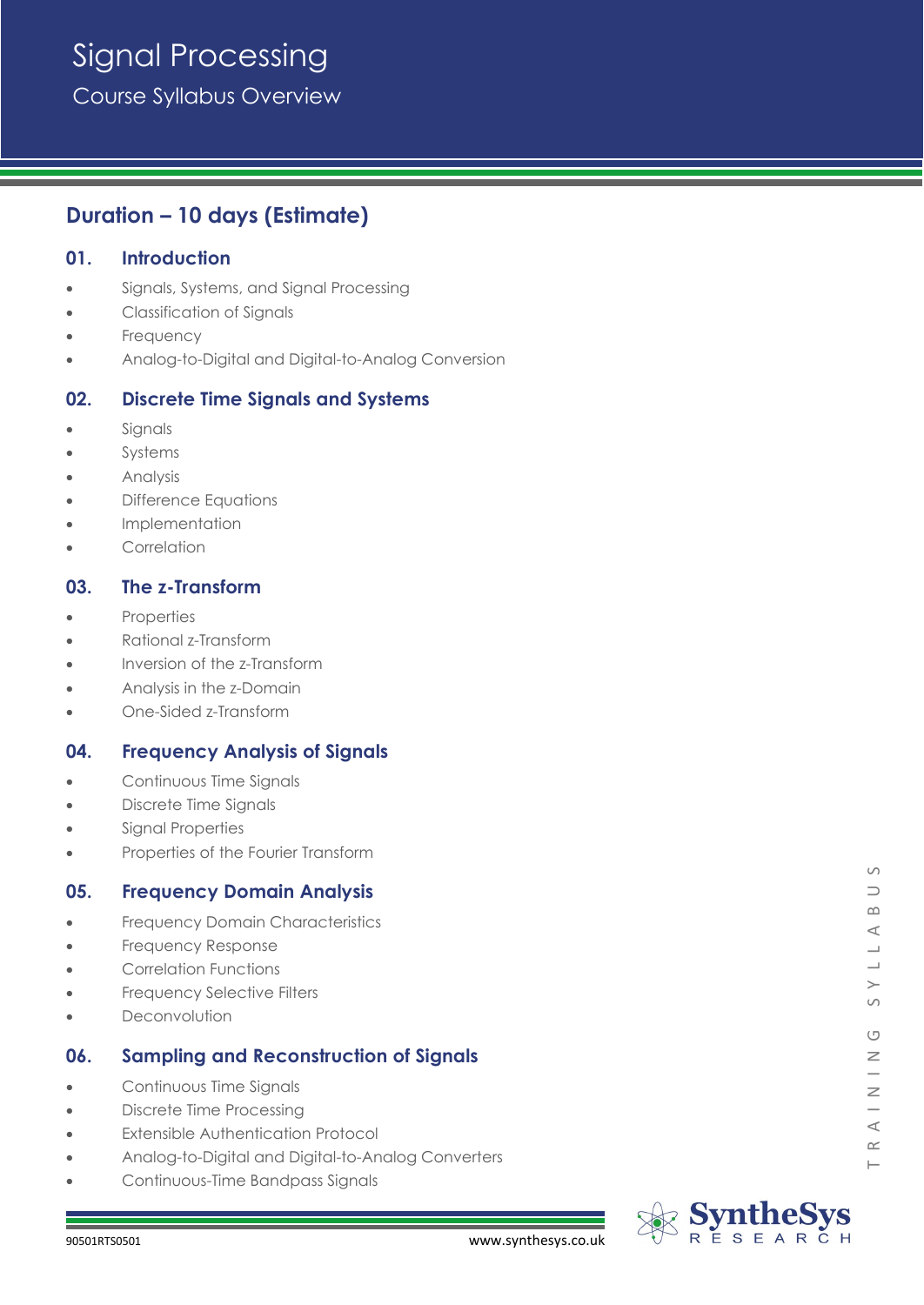- Sampling of Discrete Time Signals
- Oversampling A/D and D/A Converters

#### **07. The Discrete Fourier Transform**

- Frequency Domain Sampling
- **Properties**
- Linear Filtering Methods
- **Frequency Analysis**
- Discrete Cosine Transform

#### **08. The Fast Fourier Transform**

- FFT Algorithms
- Applications
- A Linear Filtering Approach
- Quantisation Effects

#### **09. Digital Filters**

- **Fundamentals**
- **FIR Filters**
- **IIR Filters**
- Frequency Transformations

#### **10. Multirate Digital Signal Processing**

- **Fundamentals**
- Decimation
- **Interpolation**
- Sampling Rate Conversion
- Multistage Implementation
- Bandpass Signals
- Applications
- Digital Filter Banks

## **11. Linear Prediction and Linear Filters**

- Random Signals
- Correlation Functions
- Power Spectra
- Forward and Backward Linear Prediction
- **Properties**
- Lattice / Ladder Filters
- Wiener Filters

 $\circ$